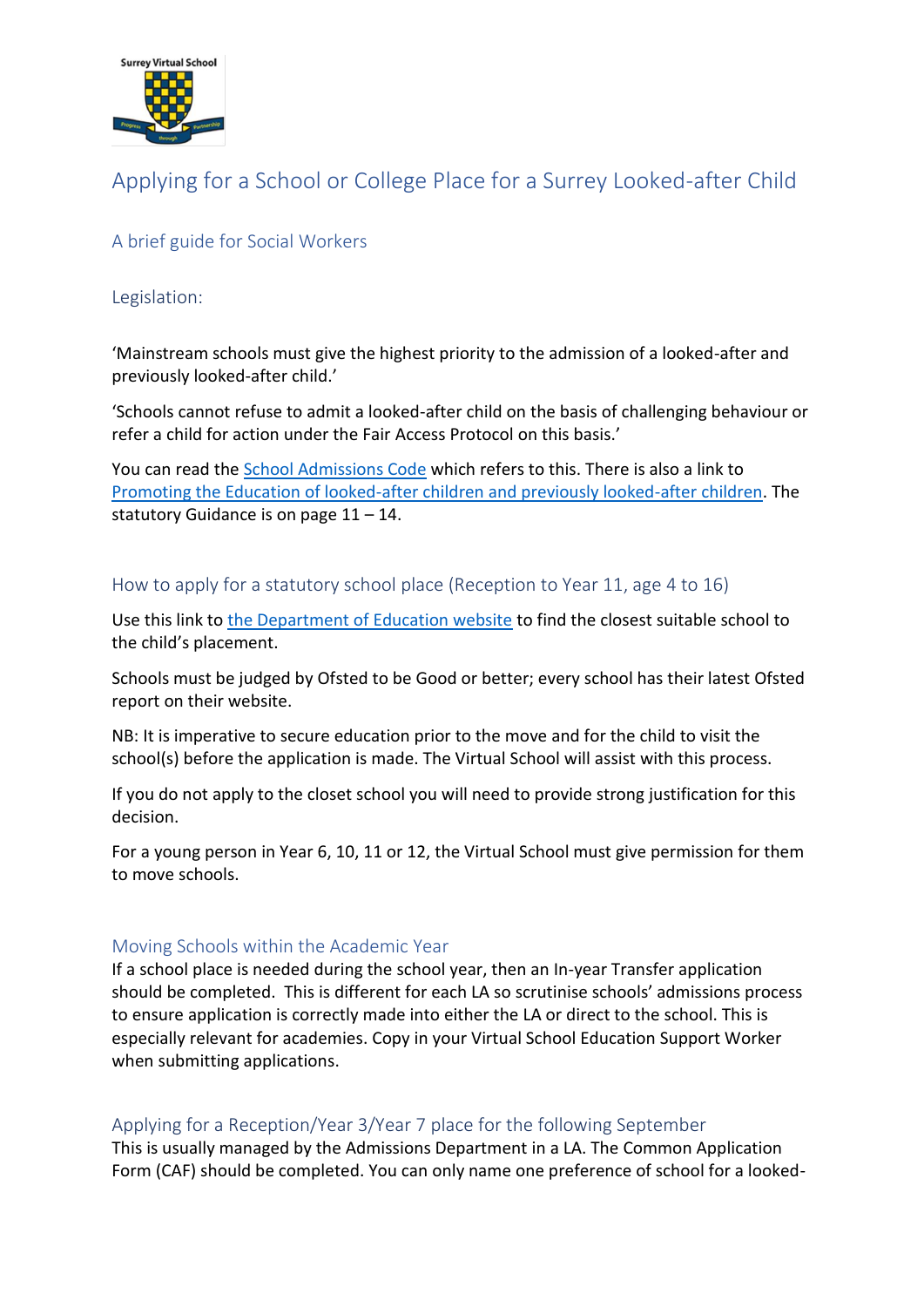

after child. Check the schools' Admissions policy found on their website and make application as advised. Some schools also require a supplementary form to be completed.

Secondary: Closing date 31 Oct / Outcome 01 March

Primary: Closing date 15 Jan / Outcome 16 April

## Children with an Education Health and Care Plan

When a child has an EHCP, SEND lead on finding the most appropriate setting to meet the exacting needs of the child as outlined in their plan. Any placement changes must be communicated to the SEND caseworker for the child. If the child is out of County, their residing LA's SEND caseworker will consult with schools for a place . Surrey SEND approve funding.

Remember to hold a PEP meeting for a child within 20 days after a school move.

## Out of County Admissions

Where the young person has been placed out of county, you must apply directly to the admissions service of the county or borough they are placed within.

There will be an admissions process that mirrors our own so please check their website.

As with all academies, please check the academy website where there will either be a link to the LA admissions process or details on the academies own process.

Colleges: For any college, you apply directly on the college website.

## Applying to a Faith School

If you name a faith school and the looked-after child is of that faith then they are given the highest priority for admission into the school. However, if the looked-after child is not of that faith, you should consider naming other schools also (applies to both in year and new round applications) as they may not be offered a place since faith schools are allowed under the Admissions Code to give priority to faith children before non-faith LAC/PLAC.

Remember to hold a PEP meeting for a child within 20 days after a school move.

## Late applications

Applications for looked-after children received after the closing dates may still be accepted by a local authority. Check the 'late for a good reason' closing dates which will be published by the local authority.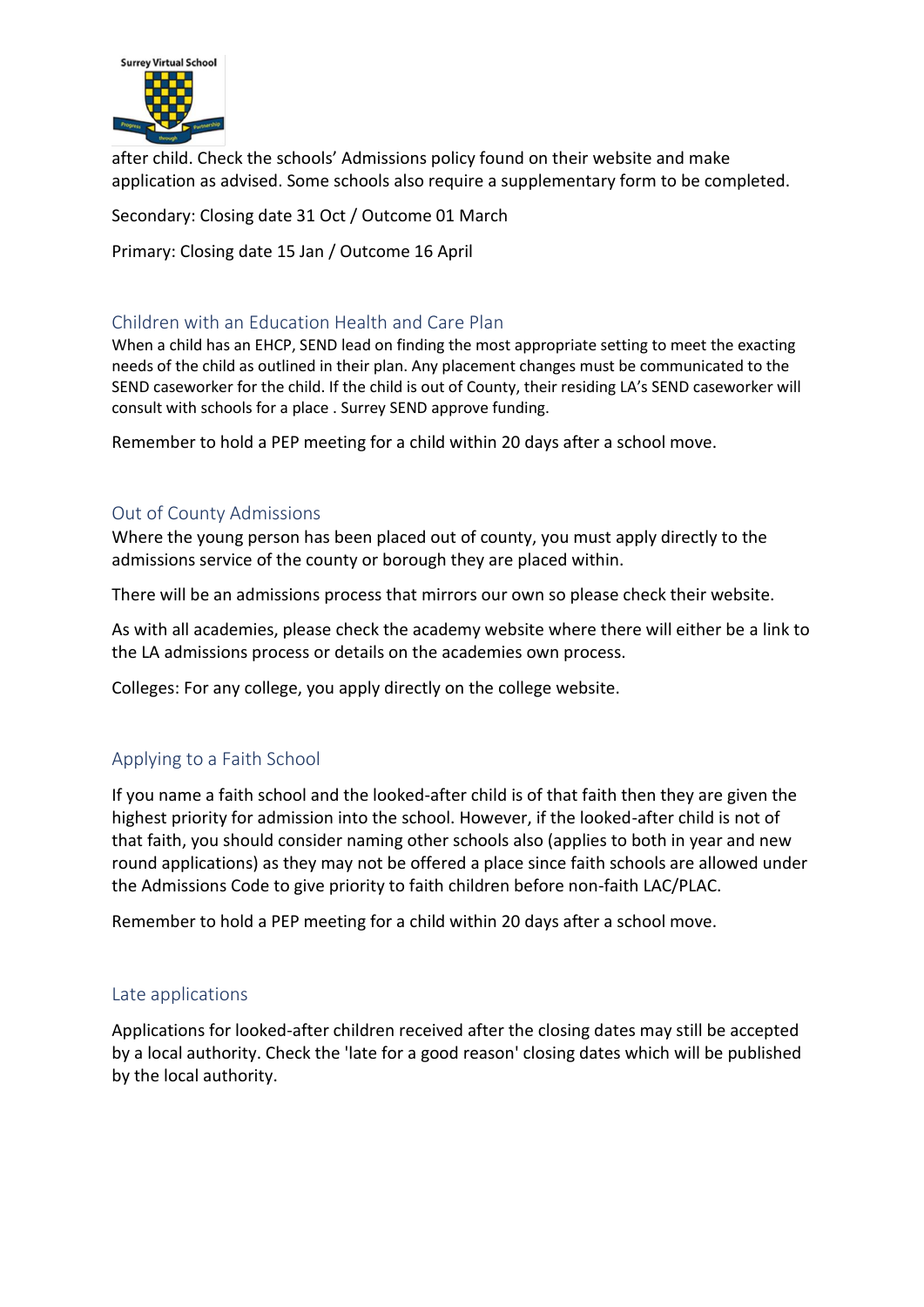

All looked-after children of statutory school age have the right to be educated in a suitable place of education. It is the expectation of the Virtual School that an urgent application will be made for a place in a suitable educational setting. Children and young people without a place must not have the application delayed except in exceptional circumstances.

Where a child is not in receipt of any education, Social Workers can request interim education two weeks after application for a school place has been made. Please contact the VS education support worker (ESW) for the quadrant, to make a request.

For children with an EHCP – social workers should make this request to their child's SEND caseworker.

Remember to hold a PEP meeting for a child within 20 days after a school move

## Academies

Every academy has its own admissions policy. This means that, for in-year applications, you will need to go onto the academy's website & find out whether you need to apply directly to them or through that LA's admissions team.

For new round applications for the following September, see slide 4.

You can apply to more than one Academy at once.

Once the young person has joined a school/education setting, please email your Virtual School ESW to inform them of the Designated Teacher's name and email address in order to gain access to their EPEP on Welfare Call.

## Outcome

Once the school has received the In-year application, a decision should be made within 7 working days. Allow 15 days for consultation with Special Schools although the young person's SEND Caseworker will be leading on this process if they have an EHCP.

#### We must not allow drift

Contact Admissions; (SEND) and alert the Virtual School if this deadline has passed.

#### **Direction**

Surrey LA will use its powers of direction where a school has not observed the law and is refusing to admit a child without robust reason. The LA will consider direction once the timescale for response has expired. In the week that follows, liaise with Admissions and